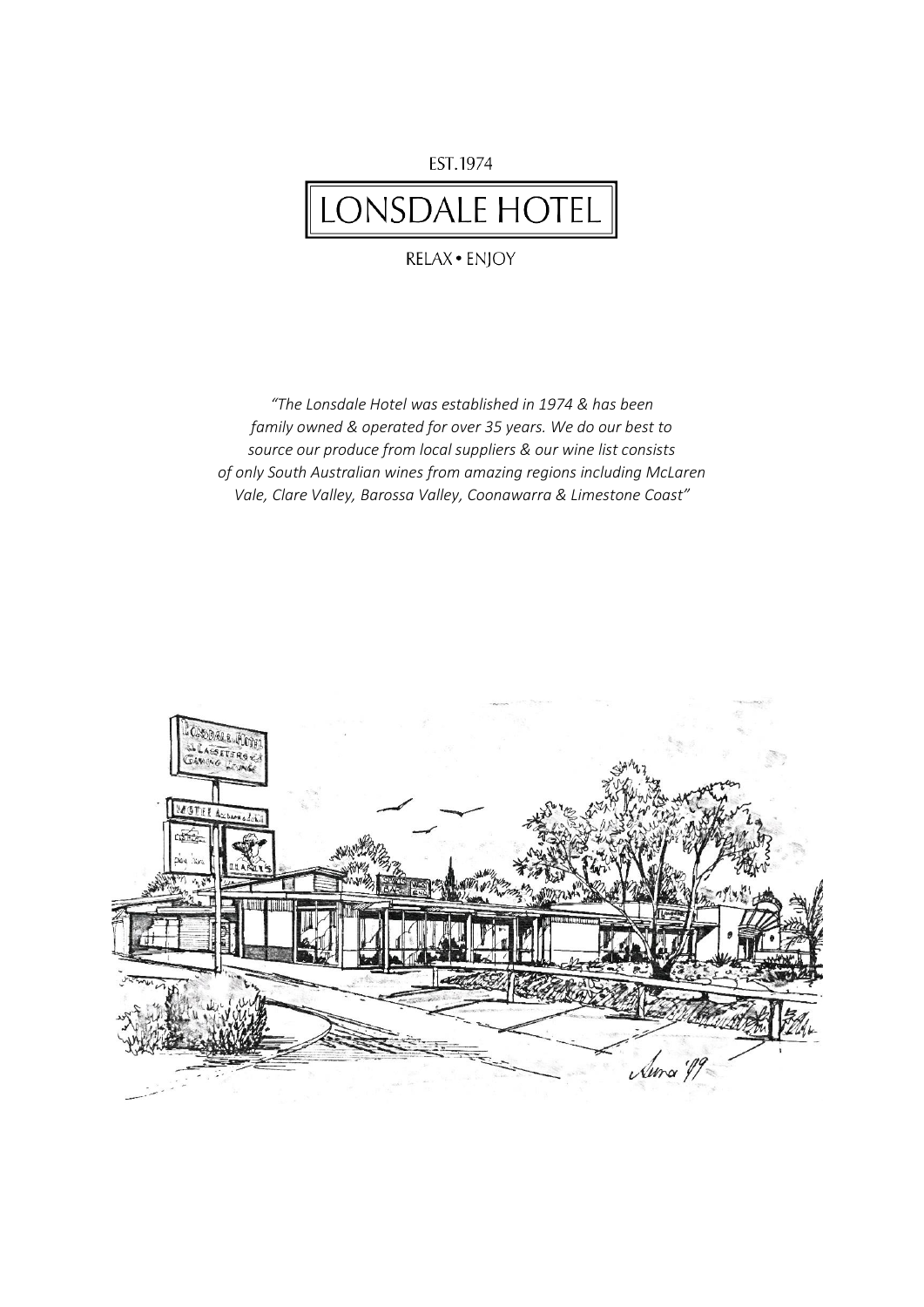EST.1974

# LONSDALE HOTEL

**RELAX · ENIOY** 

#### **Starters**

Pumpkin Soup (10) (V) Toasted Turkish Bread - Garlic, Garlic & Parmesan, Chilli & Parmesan or Mustard & Parmesan (7) (V) Sweet Potato Fries & Aioli (11) (V) Seasoned Potato Wedges, Sour Cream & Sweet Chilli (12) (V) Prawn Cocktail (18) Salt & Pepper Squid, Lemon & Dill Aioli (16) House Made Beetroot & Fetta Arancini, Parmesan & Aioli (15) (V) Tomato & Bocconcini Bruschetta, Toasted Turkish Bread (14) (V) Southern Fried Chicken Strips, Spicy Mayo (15)

### Smokey Bay Oysters

½ dozen Natural (17) 1 dozen Natural (32) ½ dozen Kilpatrick (18) 1 dozen Kilpatrick (34)

#### Kids

Spiral Bolognaise (12) House Made Chicken Nuggets & Chips (12) Roast Lamb, Gravy, Roast Potato & Veg (12) Battered Flathead & Chips (12) Hawaiian Pizza (12) Cheeseburger & Chips (12)

Milkshakes- Chocolate, Vanilla, Strawberry or Caramel (6)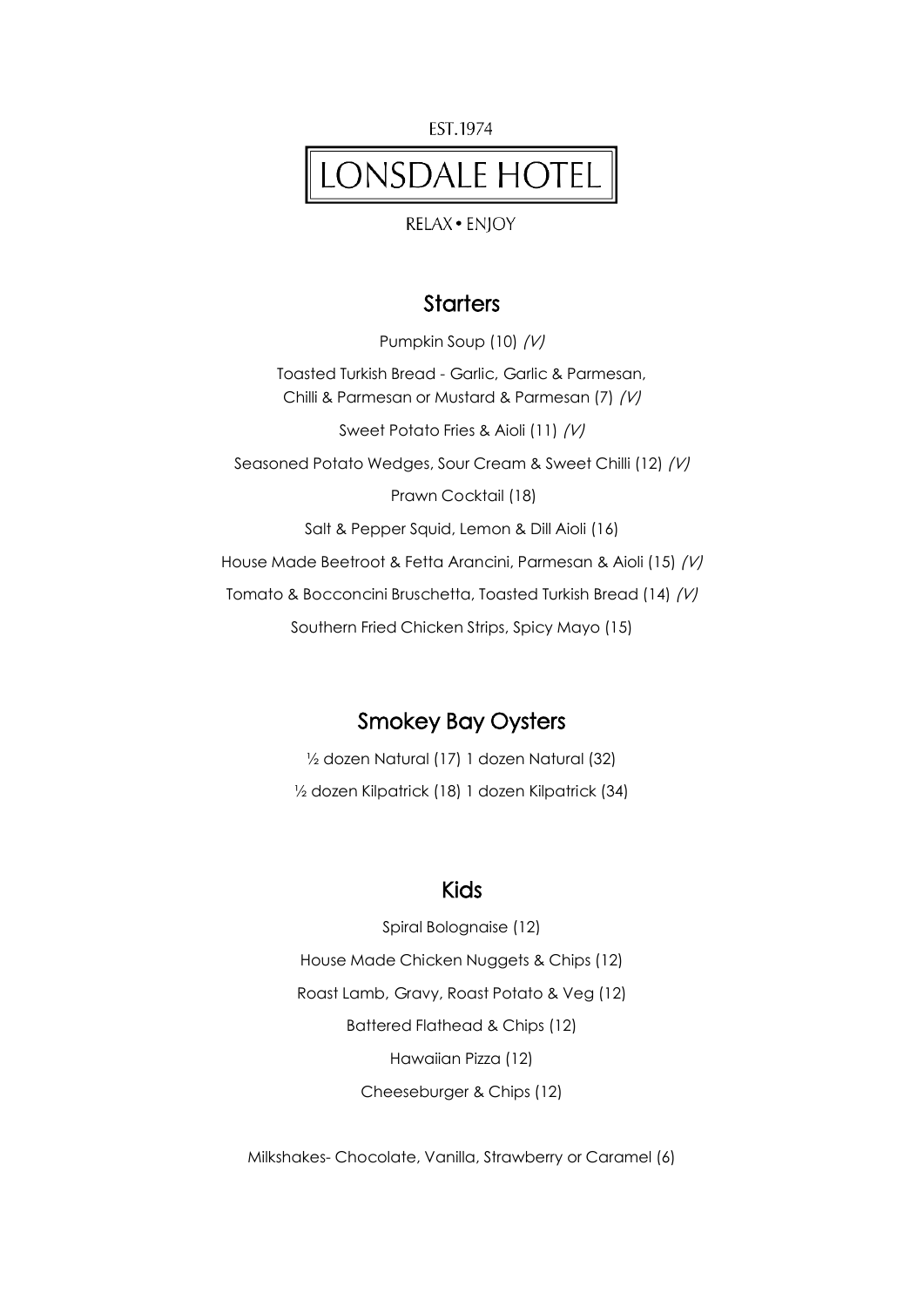

**RELAX · ENIOY** 

### Something Light

Seasonal Veg & Fetta Gratin, Char-Grilled Turkish Bread (23) (V) Sliced Lamb & Pearl Couscous Salad, Fetta, Tzatziki, Zucchini (26) Chicken & Avocado Caesar Salad (26) Roast Vegetable, Olive, Fetta & Pesto Wrap, Sweet Potato Fries (18) (V)

#### Pizza

Smoked Bacon, Pineapple & Mozzarella (24) Prawn, Chorizo, Spanish Onion, Pesto, Chilli & Mozzarella (26) Pepperoni & Double Mozzarella (23) Margarita, Fresh Tomato, Basil & Mozzarella (22) (V)

#### Burgers

The Lonny Burger- House Made Beef Patty, Cheese, Bacon, Lettuce, Tomato, Pickles, Tomato Sauce, Mustard & Burger Sauce (20)

Southern Fried Chicken Burger, Bacon, Cheese, Lettuce, Tomato & Burger Sauce (19)

Steak Sandwich, Smoked Bacon, Cheese, Lettuce, Tomato, Warm Onion Jam & Chipotle (23)

Barramundi Slider Burgers, House Made Slaw, Lemon & Dill Aioli (19)

Add an Egg or Grilled Pineapple to any burger (2) Swap regular chips for sweet potato fries (3)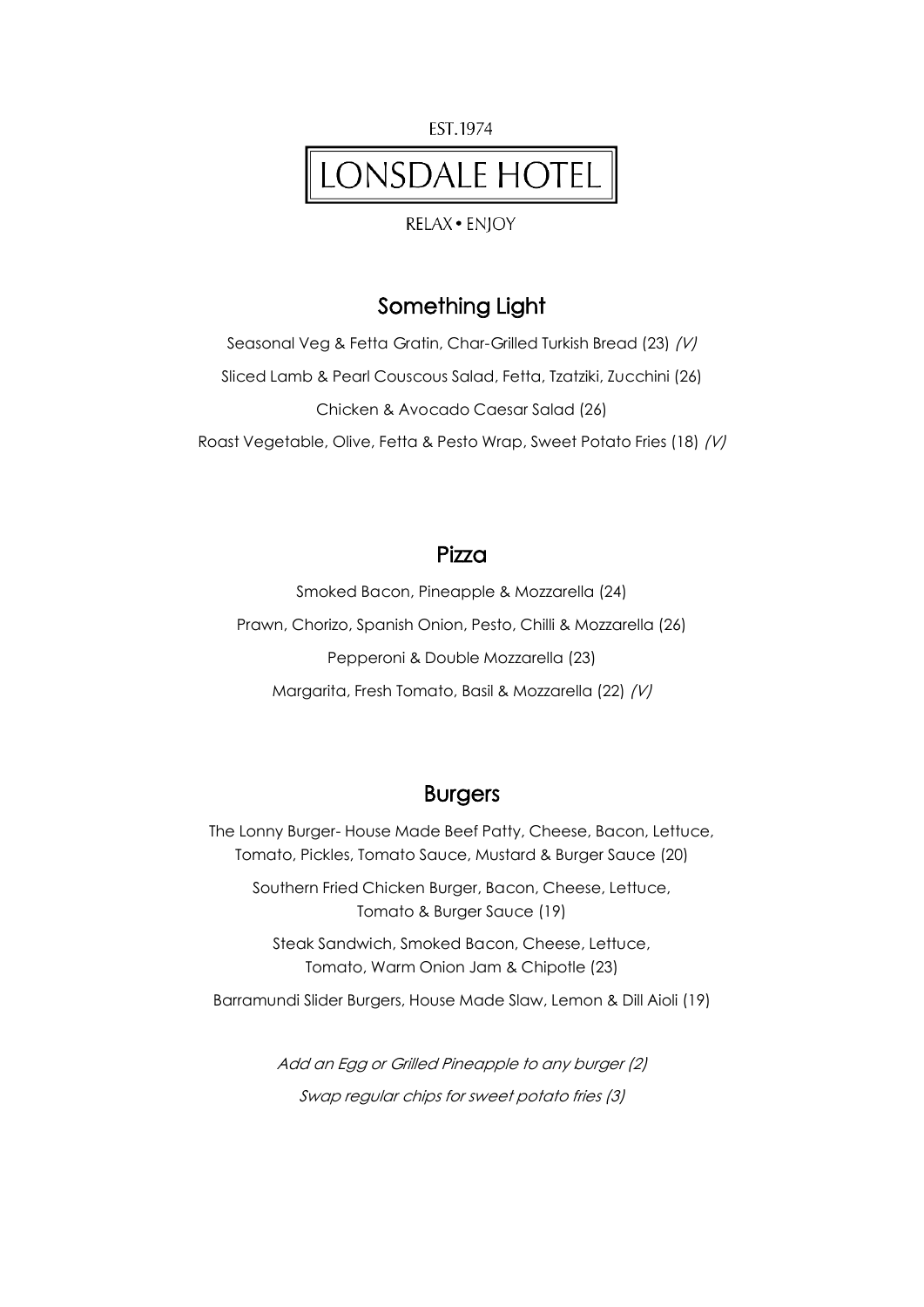

**RELAX · ENIOY** 

#### Pasta

Pan Fried Gnocchi, Pumpkin, Sage & Olive Oil (23) (V) Pappardelle, Creamy Chicken, Pancetta & Broccolini Alfredo (25) Rigatoni, Italian Pork & Fennel Sausage, Rose Sauce (24)

### Australian Seafood

Grilled Atlantic Salmon, Potato Mash, Charred Broccolini & Bearnaise Sauce (30) Creamy Garlic Prawns, Rice & Salad (28) Salt & Pepper Squid, Chips, Salad, Lemon & Dill Aioli (24) Crumbed Prawns, Chips, Salad, Lemon & Dill Aioli (28) Coopers Beer Battered Flathead, Chips, Salad, Lemon & Dill Aioli (28) Aussie Seafood Mix- Coopers Beer Battered Flathead, Char Grilled Prawns, Salt & Pepper Squid, Chips, Salad, Lemon & Dill Aioli (30) Swap regular salad for Greek Salad (2)

### **Classics**

Chicken & Golden Ale Pie, Potato Mash, Baby Carrots (24) House Crumbed Chicken Breast Schnitzel (22) House Crumbed Beef Porterhouse Schnitzel (24) Roast Lamb, Roast Potato, Seasonal Veg, Gravy & Mint Jelly (24)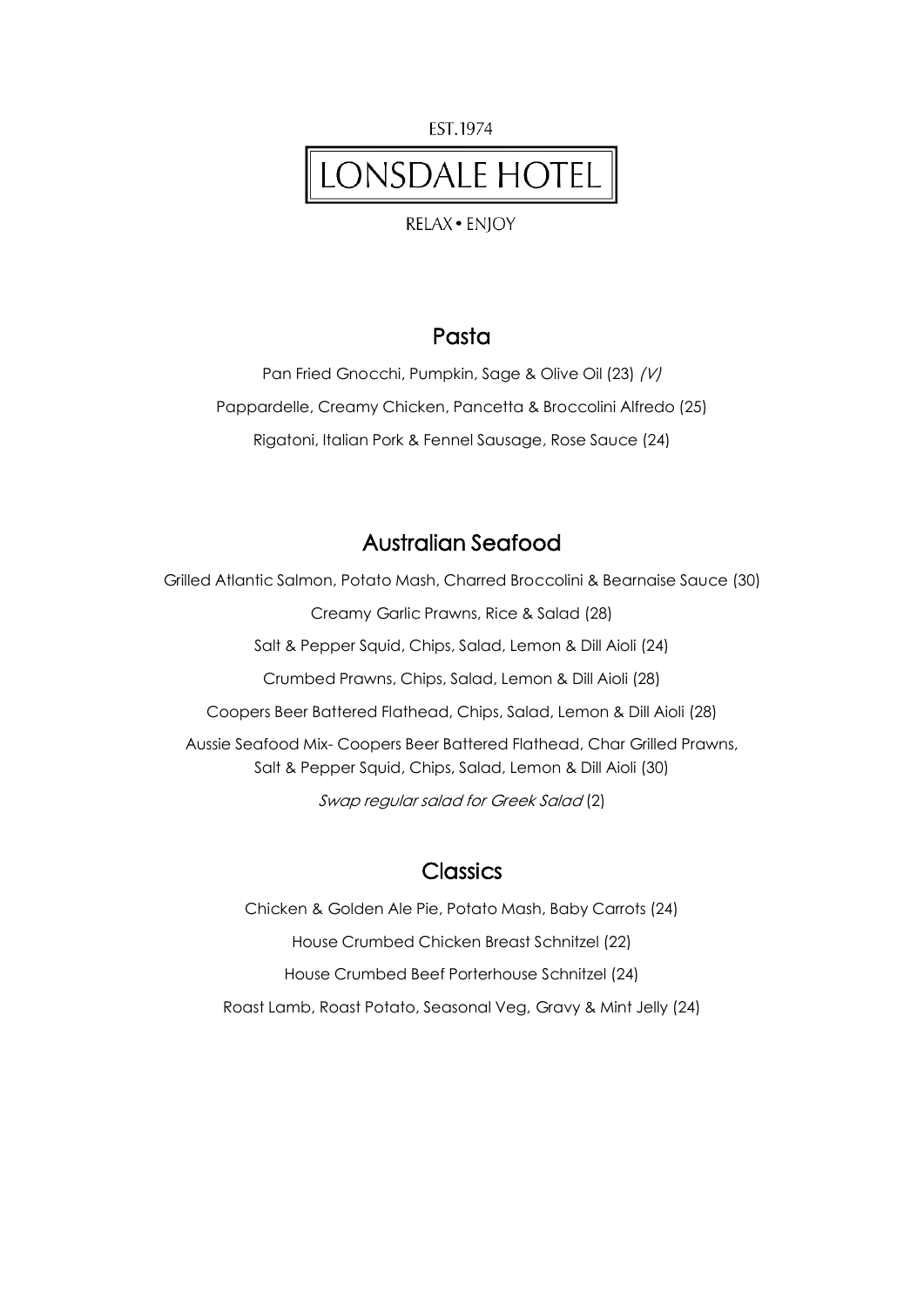

## LONSDALE HOTEL

#### **RELAX · ENJOY**

#### Char-Grilled

Rib Eye 350g Victorian Southern Ranges MSA Graded (43) Scotch Fillet 250g Victorian Southern Ranges Grass Fed (36) Eye Fillet 200g S.A Pure Grass Fed (34) Porterhouse 250g Victorian Southern Ranges Grass Fed (32) Char-Grilled Chicken Breast (22) Mixed Grill- Scotch Fillet 200g, Chipolata Sausages, Chicken Skewer, Bacon, Egg & Grilled Tomato (44)

> Meals can be served with a choice of chips, roast potato or potato mash plus salad or seasonal veg

## Sauces & Toppings

Garlic Prawns (7)

Mexican, Smoked Bacon Hawaiian, Kilpatrick, (5) Parmigiana (3) Hollandaise, Bearnaise, Thai, Mushroom, Creamy Garlic (3) Gravy, Pepper, Dianne, Gluten Free Gravy, Aioli (2)

> (GF) Gluten free (V) Vegetarian Vegan available on request